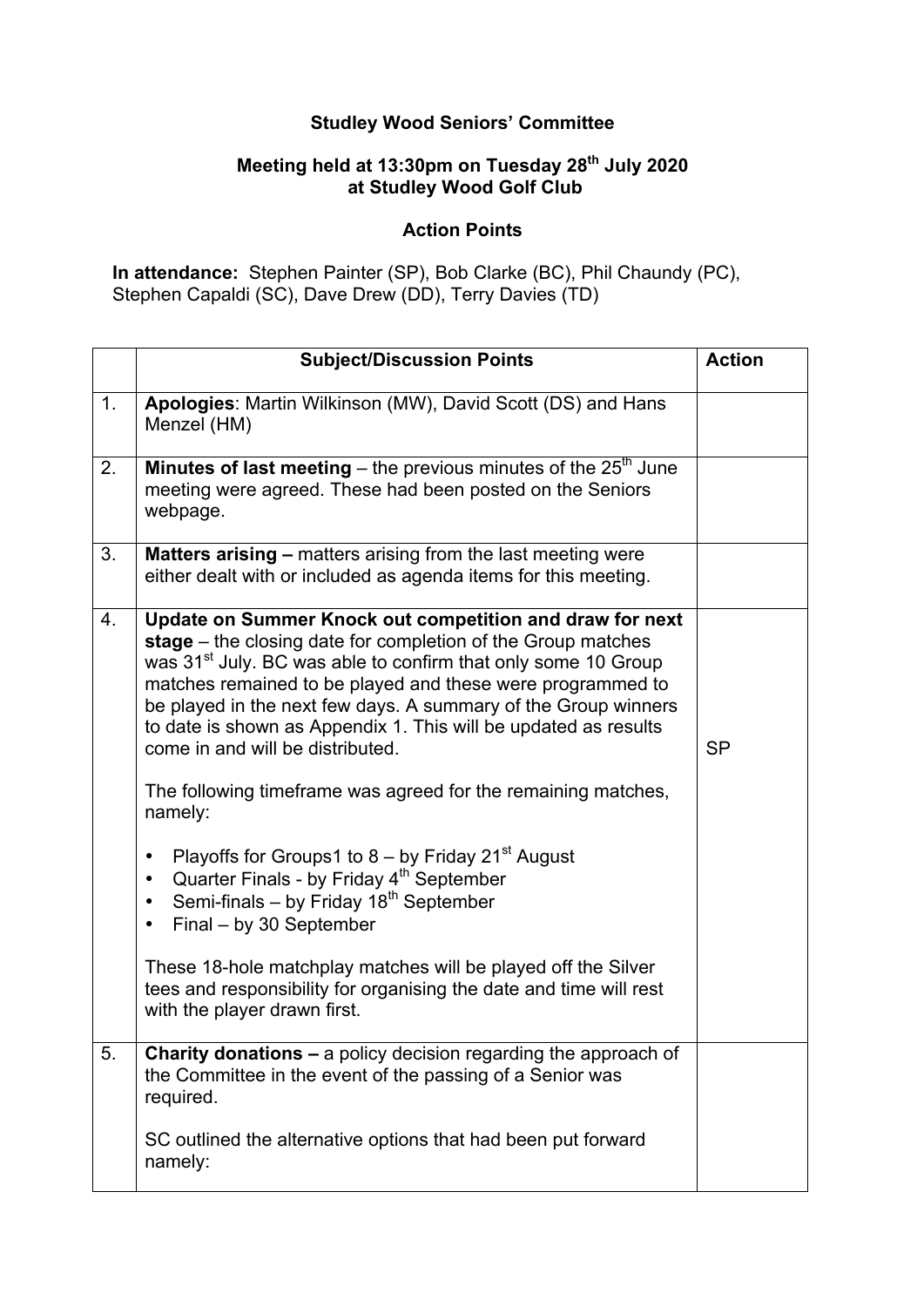|    |          | 1. To make a donation from Seniors funds in relation to the<br>deaths of:                                                                                                                                                                                                                                                                                                                                  |  |
|----|----------|------------------------------------------------------------------------------------------------------------------------------------------------------------------------------------------------------------------------------------------------------------------------------------------------------------------------------------------------------------------------------------------------------------|--|
|    |          | * Past Captains/Chairmen/Presidents or<br>* Those founder members who had been notable in the<br>setting up of the club.                                                                                                                                                                                                                                                                                   |  |
|    |          | It was recognised that periodically there may be others<br>who are considered worthy e.g. projects undertaken for the<br>club, but these situations may best be dealt with on an ad-<br>hoc basis as the groundswell of opinion dictates                                                                                                                                                                   |  |
|    |          | 2. not use Seniors funds for the purpose of recognising those<br>who had passed, but instead lead a collection amongst the<br>Seniors section at roll ups or online as a tribute to the<br>deceased.                                                                                                                                                                                                       |  |
|    |          | PC made the point that over the years a variety of different<br>approaches had been adopted, not just for those who had<br>passed, for example donations made for staff leaving. It was<br>therefore preferable to have a consistent means of dealing with<br>these matters.                                                                                                                               |  |
|    |          | Option 2 above was agreed in principle with any special cases<br>that fitted within Option 1 above dealt with on a one-off basis as<br>the Seniors Committee dictated.                                                                                                                                                                                                                                     |  |
| 6. |          | Alliance scoring system. Conformation of method to be used.<br>- currently for teams of 4 we apply $\frac{3}{4}$ handicap and 3 balls are off<br>full handicap. However, it had been suggested at the AGM that<br>the seniors prefer the deduction of 6 shots from the total score for<br>the round for a 4 ball.                                                                                          |  |
|    |          | SC advised that this had been reviewed during Paul Dore's<br>captaincy and it had been concluded that the $\frac{3}{4}$ handicap method<br>for 4 balls was preferable although it was a finely balanced<br>choice. It was agreed that there appeared to be little difference<br>between the two systems and the need for change was not<br>apparent, therefore the existing system should remain in place. |  |
| 7. |          | Summer/Autumn Pairs Competition - SP reported that the Club<br>General Committee would be running only individual competitions in the<br>immediate future, and suggested that consideration of a Seniors' Pairs<br>competition should be deferred until the end of August, bearing in mind<br>the ongoing concern about the pressure on tee times.                                                         |  |
|    | roll up. | DD suggested that there was actually a falloff in tee time requests<br>currently, but irrespective of this, the Seniors could use one of their<br>forthcoming planned roll ups as qualifier for a Pairs KO competition.<br>This would not take up any additional tee times to that planned for the                                                                                                         |  |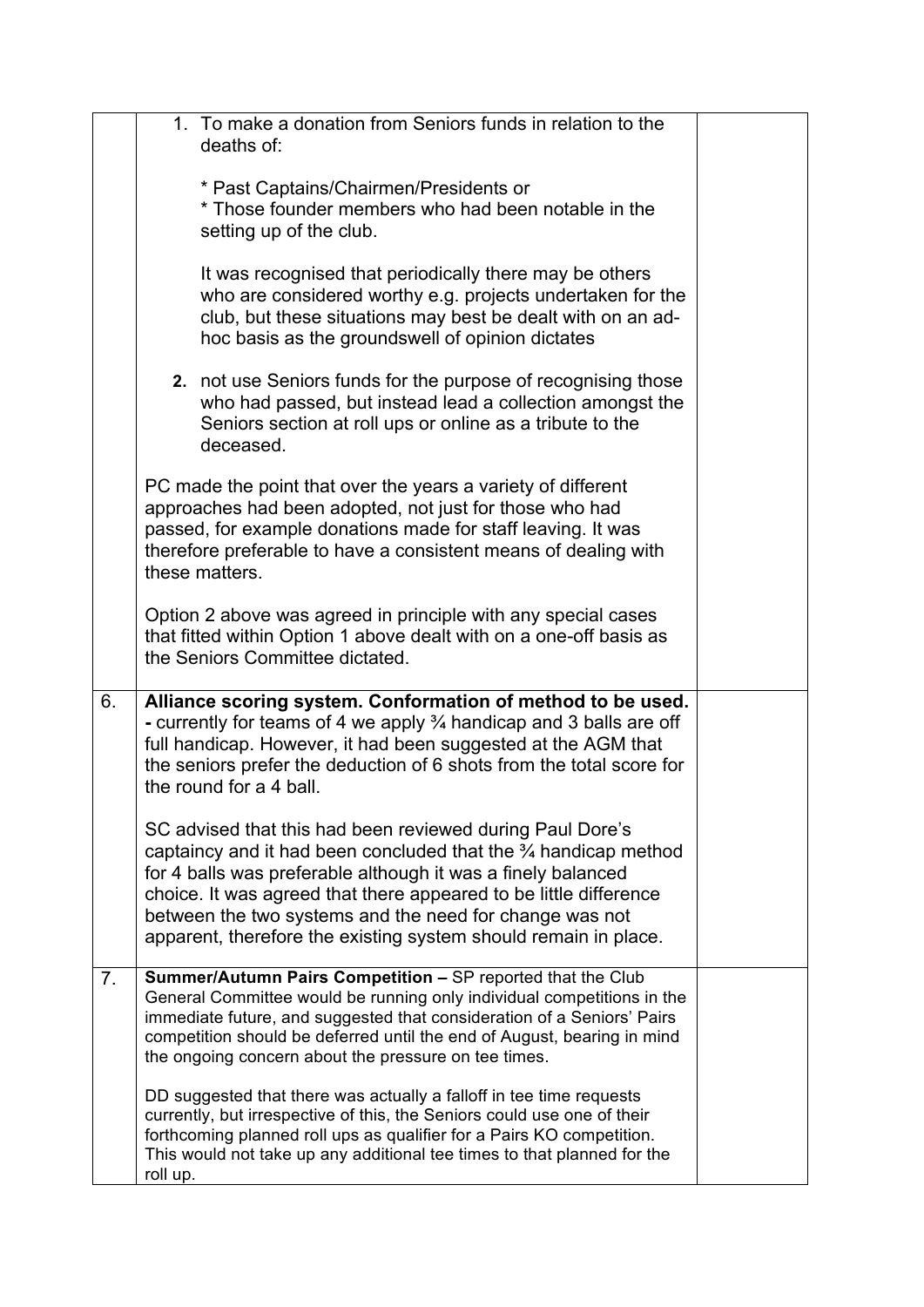|    | The suggestion was adopted for the $25th$ August roll up [currently a<br>Waltz - which would be moved to 18 <sup>th</sup> August] to be changed to a Pairs<br>format. The top 8 pairs on the day would then proceed to the<br>quarterfinal stage of a Pairs Competition, which would be arranged<br>outwith the roll up days.<br>The rules applicable for the competition would be the similar to last<br>years Summer Pairs Competition, with an entrance fee payable through<br>ClubV1. The detail of the rules/ prizes to be made available would be<br>determined by SP, SC, DD and BC | SP, SC, DD<br>and BC |
|----|--------------------------------------------------------------------------------------------------------------------------------------------------------------------------------------------------------------------------------------------------------------------------------------------------------------------------------------------------------------------------------------------------------------------------------------------------------------------------------------------------------------------------------------------------------------------------------------------|----------------------|
| 8. | Roll up organisation/playing programme - SP advised that a<br>meeting had been held with Fitz on Thursday 23 <sup>rd</sup> July, at which it<br>was agreed that organisers would arrange 2 successive blocks of<br>4 roll ups, covering a 4 week period. Entrants would be sought in<br>the normal manner in blocks of 4 roll ups and all 4 draws could<br>then be undertaken concurrently after the closing date. All 4<br>draws could then be issued to Fitz by email who would enter<br>these onto BRS 10 days in advance [an improvement on the<br>previous 9 days].                   |                      |
|    | Fitz would make all changes to the BRS system for all late<br>entrants/withdrawals.<br>SP had received the names of 25 new Seniors and added their<br>email addresses to the Seniors distribution list, who would now<br>receive invitations to roll ups through the normal process. He had<br>also met some 12 of the ex-Magnolia Seniors at the club on                                                                                                                                                                                                                                  |                      |
|    | Monday.<br>Discussion arose on the situation that had arisen today, when<br>following a withdrawal one member had played as a single. BC<br>advised that there was a method available to score a 3 ball in a<br>pairs competition, but it was felt that no further action should be<br>taken at this stage.                                                                                                                                                                                                                                                                                |                      |
|    | Discussion also arose regarding the potential for more medal<br>competitions throughout the year. It was felt that there should be<br>at least 1 medal competition a month. This would be considered<br>by the Committee in due course.                                                                                                                                                                                                                                                                                                                                                    | <b>SP</b>            |
| 9. | Captains Charity Day 10/9 - SP recognised that whatever was<br>organised this year would be restricted due to the pandemic. He<br>had chosen Brain Tumour Research for his Charity and had<br>been considering what format the day should take. Potentially this<br>could take the form of a 4 ball better ball format between 4<br>allocated teams. DD would assist SP in finalising the<br>arrangements alongside HM and SC.                                                                                                                                                             | DD, SP,<br>SC, HM    |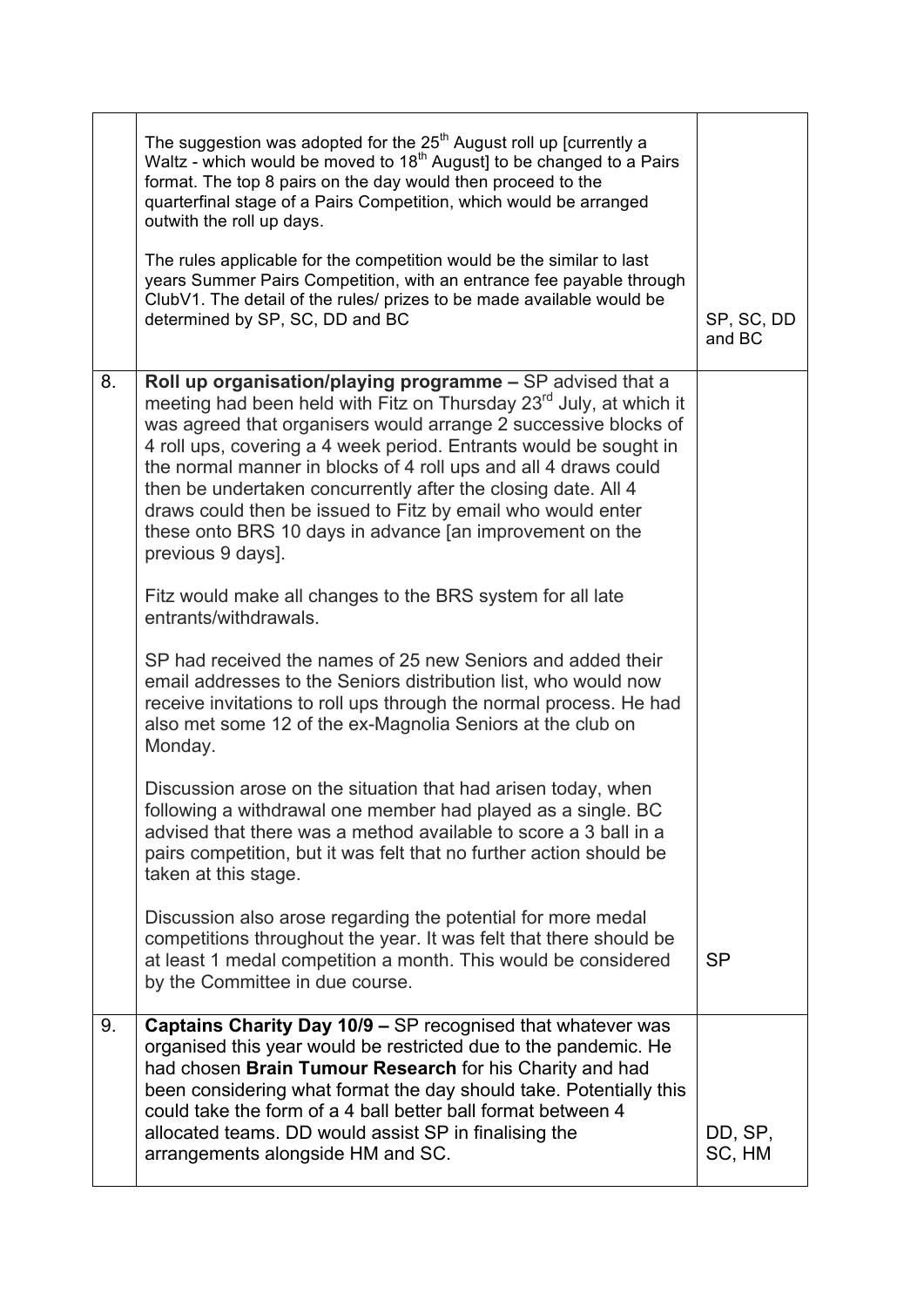|     | It was concluded that as it was likely that a shotgun start was<br>necessary on the day, that SP discuss this matter with KH.                                                                                                                                                                                                                                                                                                                                                                                                               | <b>SP</b> |
|-----|---------------------------------------------------------------------------------------------------------------------------------------------------------------------------------------------------------------------------------------------------------------------------------------------------------------------------------------------------------------------------------------------------------------------------------------------------------------------------------------------------------------------------------------------|-----------|
| 10. | <b>Engraving of Trophies - the experience this year was that the</b><br>quarterly and annual challenge trophies had not been engraved<br>for last year's winners and action was being taken to remedy this                                                                                                                                                                                                                                                                                                                                  |           |
|     | The question of funding for engraving was also discussed and it<br>was noted that the Men's committee were currently looking at this<br>in the context of competition fees retained by the club.                                                                                                                                                                                                                                                                                                                                            | SP/SC     |
|     | It was clarified that DS was the Senior Committee member<br>responsible for checking on the availability and engraving of the<br>Senior Trophies.                                                                                                                                                                                                                                                                                                                                                                                           | <b>DS</b> |
| 11. | Senior Club Championship. The role of the Seniors' Committee -<br>SP outlined the reason for the inclusion of this item, namely that Allan<br>Boswell had recently helped in reviewing and updating the rules<br>aspects of the General and Men's Committee. With the Seniors Club<br>Championship being a Club responsibility, the published rules for this<br>year's Senior Club Championship had arisen from that review and<br>update.                                                                                                  |           |
|     | In respect of a breach of rule 4e, regarding playing on both days, the<br>sanctions applicable would be determined by the Men's Committee and<br>not the Seniors Committee.                                                                                                                                                                                                                                                                                                                                                                 |           |
|     | In answer to a question from DD regarding the lack of visibility of the<br>Senior Club Championship result, SP was able to summarize that an<br>issue had arisen regarding the application of the policy adopted<br>previously of 1 person being restricted to 1 prize. BC had been the<br>winner of the over 70's gross competition, but had also come third<br>overall. A decision was made by the club that BC should be awarded 3rd<br>place overall and that the over 70's gross first prize should go the<br><b>Russell Matthews.</b> |           |
|     | Debate arose regarding this and it was agreed that some fine tuning<br>was needed for the 2021 competition. It was also suggested that there<br>should in future years be an over 70's nett prize and it was decided to<br>consider this with the Men's Committee.                                                                                                                                                                                                                                                                          | SP/SC     |
|     | DD was concerned that the Seniors were being restricted to 1 prize for<br>1 person, whereas in the Men's Championship multiple prizes could be<br>won by one person. SC pointed out that the current arrangement had<br>been proposed by the Seniors' Committee several years ago and the<br>Men's Committee had acceded to this request.                                                                                                                                                                                                   |           |
| 12. | Financials including the issue of Roll Up monies - SP shared two<br>documents:                                                                                                                                                                                                                                                                                                                                                                                                                                                              |           |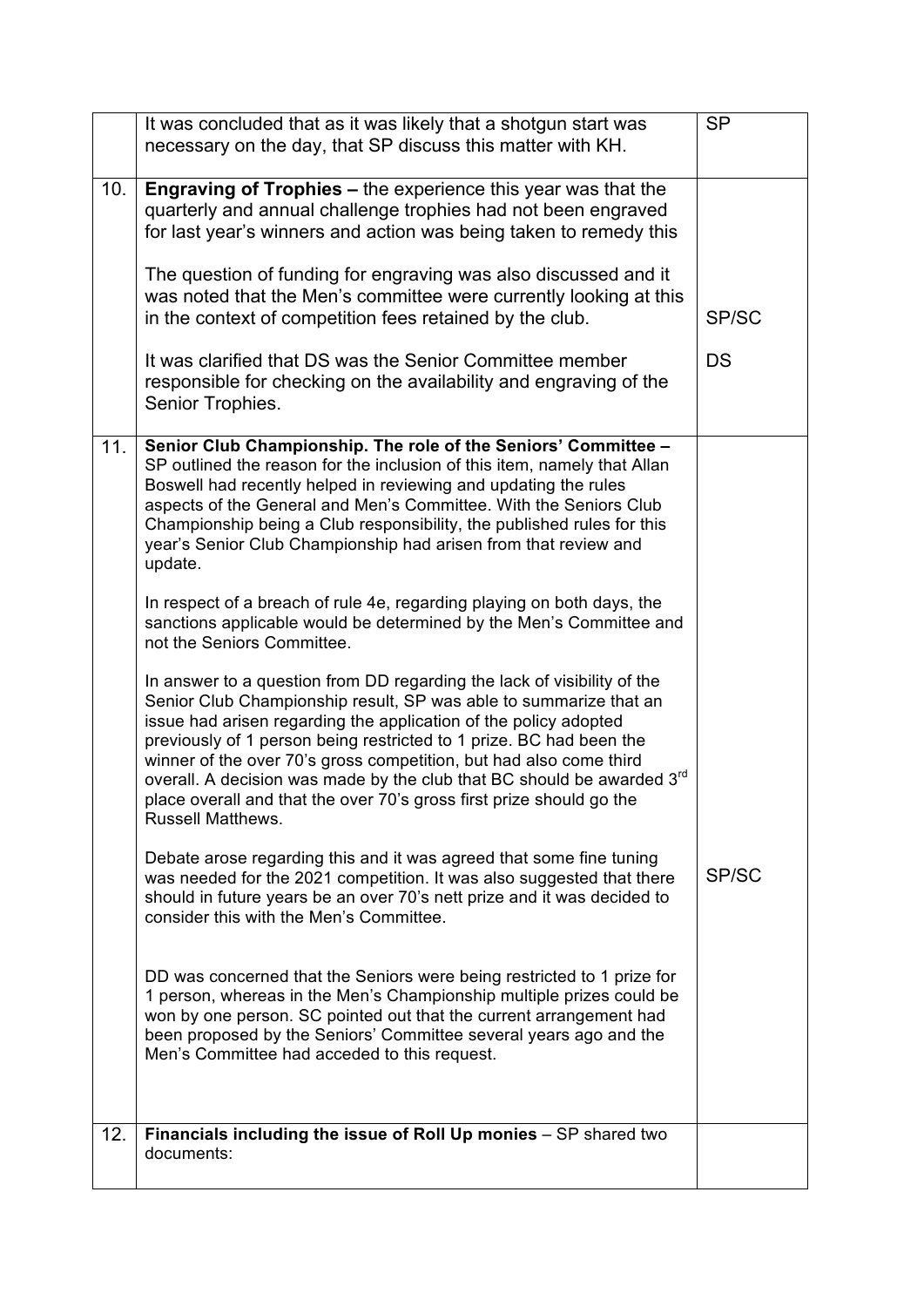| Roll up prizes and Senior Funds and<br>1<br>Studley Wood Seniors Financial Position as at 20 <sup>th</sup> July 2020<br>$\overline{2}$                                                                                                                                                                                                                                                                                                                                                                                                        |           |
|-----------------------------------------------------------------------------------------------------------------------------------------------------------------------------------------------------------------------------------------------------------------------------------------------------------------------------------------------------------------------------------------------------------------------------------------------------------------------------------------------------------------------------------------------|-----------|
| SP stated that there was money in the Seniors kitty, so the question<br>was - do we need to raise more? He reminded members of the various<br>proposals that had been made over the last few weeks, some<br>supporting a return to £1 in a box approach, others suggesting no<br>change, whist others supported a one-off general contribution to the<br>Seniors funds. It was important that all proposals be considered fairly<br>on their merits and a decision made.                                                                      |           |
| In respect of Silverware competitions specifically MW had bought<br>vouchers and payments were being made of £10 for the winner and £5<br>for the runner up. BC was of the opinion that this approach was<br>relatively new and the issue of vouchers in Silverware competitions<br>should cease and instead we should collect an entrance fee as per the<br>pre pandemic roll ups and pay out from the pot generated. A £2<br>entrance fee was deemed too high, given the funds available and funds<br>generated from a typical 40 entrants. |           |
| SC suggested that it was too late to introduce such a change for<br>Thursday's Roy Holland trophy, and a date in the future should be<br>decided upon if this was pursued.                                                                                                                                                                                                                                                                                                                                                                    |           |
| PC questioned the need to entertain introducing monies into the<br>equation. There was currently a good buzz about being able to play<br>again and things were going well with the roll ups. He felt there was a<br>general shortage of monies in these extraordinary circumstances and<br>this was an unnecessary distraction.                                                                                                                                                                                                               |           |
| BC advised that the Seniors did have costs to cover, including website<br>costs and potentially engraving of trophies.                                                                                                                                                                                                                                                                                                                                                                                                                        |           |
| SP had undertaken a 'straw poll' of various golf playing partners over<br>the last few weeks and there was a mix of reactions to the potential<br>reintroduction of the £1 in the box approach. Overall, he determined<br>that the strength of opinion for its reintroduction slightly outweighed<br>those against. Other Committee members questioned whether it was<br>sensible to reintroduce cash prizes given the extra work it would entail.                                                                                            |           |
| BC was able to clarify that collecting of a competition fee was not a<br>cumbersome matter. ClubV1 had the facility to deduct from and pay into<br>club cards. A work around existed for the Seniors to receive a % of the<br>funds deducted. There would be no requirement for a spreadsheet to<br>hold any additional information and lists of results would be published<br>automatically via How did id do as currently.                                                                                                                  |           |
| DD reminded the committee that £150 worth of vouchers had been<br>purchased for this purpose as there were 10 silverware competitions<br>per year. [As indicated earlier £10 was being paid to the winner and £5<br>to the runner up]. To neutralise this situation SP was prepared to<br>purchase all of the vouchers.                                                                                                                                                                                                                       | <b>SP</b> |
| In conclusion the Committee decided that a competition fee and prizes                                                                                                                                                                                                                                                                                                                                                                                                                                                                         |           |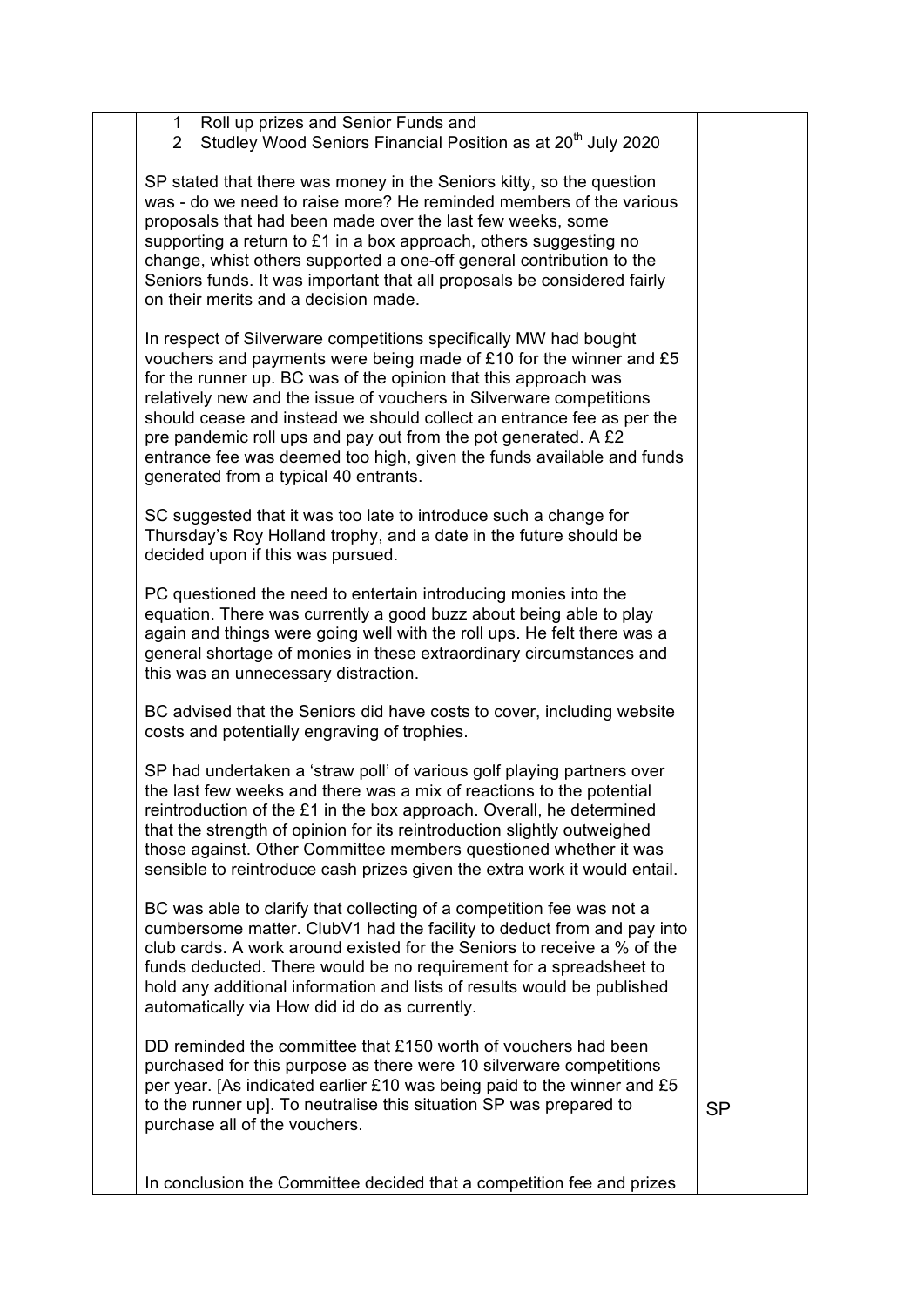|     | should be reintroduced for Silverware competitions from September:<br>with prizes for two divisions. SP/SC/DD would draw up a proposal for<br>payments arising for the silverware competitions. This would be<br>reviewed in due course.                                                                                                                                                                                                                      | SP/SC/DD  |
|-----|---------------------------------------------------------------------------------------------------------------------------------------------------------------------------------------------------------------------------------------------------------------------------------------------------------------------------------------------------------------------------------------------------------------------------------------------------------------|-----------|
|     | SP thanked all those present and those who were unable to be<br>present but had made their views known for engaging in this<br>debate. A full and frank debate had been undertaken and the<br>committee would move forward as one in the messaging of this<br>proposal.                                                                                                                                                                                       |           |
|     | Post Meeting note: MW has clarified that vouchers had been<br>purchased for 6 Silverware events only, spanning last year's Champion<br>of Champions through to the Jeremy Potter Trophy in September i.e. a<br>commitment of £90. Of this £45 worth of vouchers had already been<br>allocated and it was possible to carry forward any remaining unused<br>vouchers for future events e.g. Winter League.                                                     |           |
| 13. | <b>AOB</b>                                                                                                                                                                                                                                                                                                                                                                                                                                                    |           |
|     | <b>Men's &amp; General Committees – SC was able to advise that the</b><br>$\mathbf 1$<br>Men's and General Committees had been very active in providing<br>clarity on committee responsibilities and procedural matters. A<br>general committee meeting was being held tomorrow                                                                                                                                                                               |           |
|     | <b>Ladies V Seniors</b> – this would take place on Wednesday $21^{st}$<br>$\overline{2}$<br>October. The Ladies Charity day on 12 <sup>th</sup> August had been deferred.                                                                                                                                                                                                                                                                                     |           |
|     | 3<br><b>New members</b> – Consideration was given to arrangements to<br>introduce new members to the Seniors' Section arrangements. SP<br>undertook to reflect on suggestions made and to put a proposal<br>together,                                                                                                                                                                                                                                         | <b>SP</b> |
|     | SP to circulate a list of the new members to the Committee.                                                                                                                                                                                                                                                                                                                                                                                                   | <b>SP</b> |
|     | <b>Interclub matches</b> – SC had attempted to get some interclub<br>4<br>matches rearranged for this year, but this had proved difficult. An<br>away fixture at Donnington Grove was the remaining possibility and<br>discussions were ongoing.                                                                                                                                                                                                              | <b>SC</b> |
|     | 5<br><b>Maximum stroke play scores</b> – DS had circulated a note regarding<br>this provision. BC was unclear as to whether this was viable through<br>Clubv1.                                                                                                                                                                                                                                                                                                |           |
|     | World Golf handicap system - BC updated the Committee about<br>6<br>the new system being introduced on 2 <sup>nd</sup> November 2020. He had<br>undertaken the pre-registration of Studley Wood Golf Club but no<br>slope rating had been done to date. KH had indicated this would be<br>done in the next couple of months.<br>BC stated that the number of qualifiers on the upcoming programme<br>was advantageous in terms of the process moving forward. |           |
| 14. | Date of next meeting - the date of the next meeting was provisionally<br>set as 25 <sup>th</sup> August                                                                                                                                                                                                                                                                                                                                                       | <b>SP</b> |